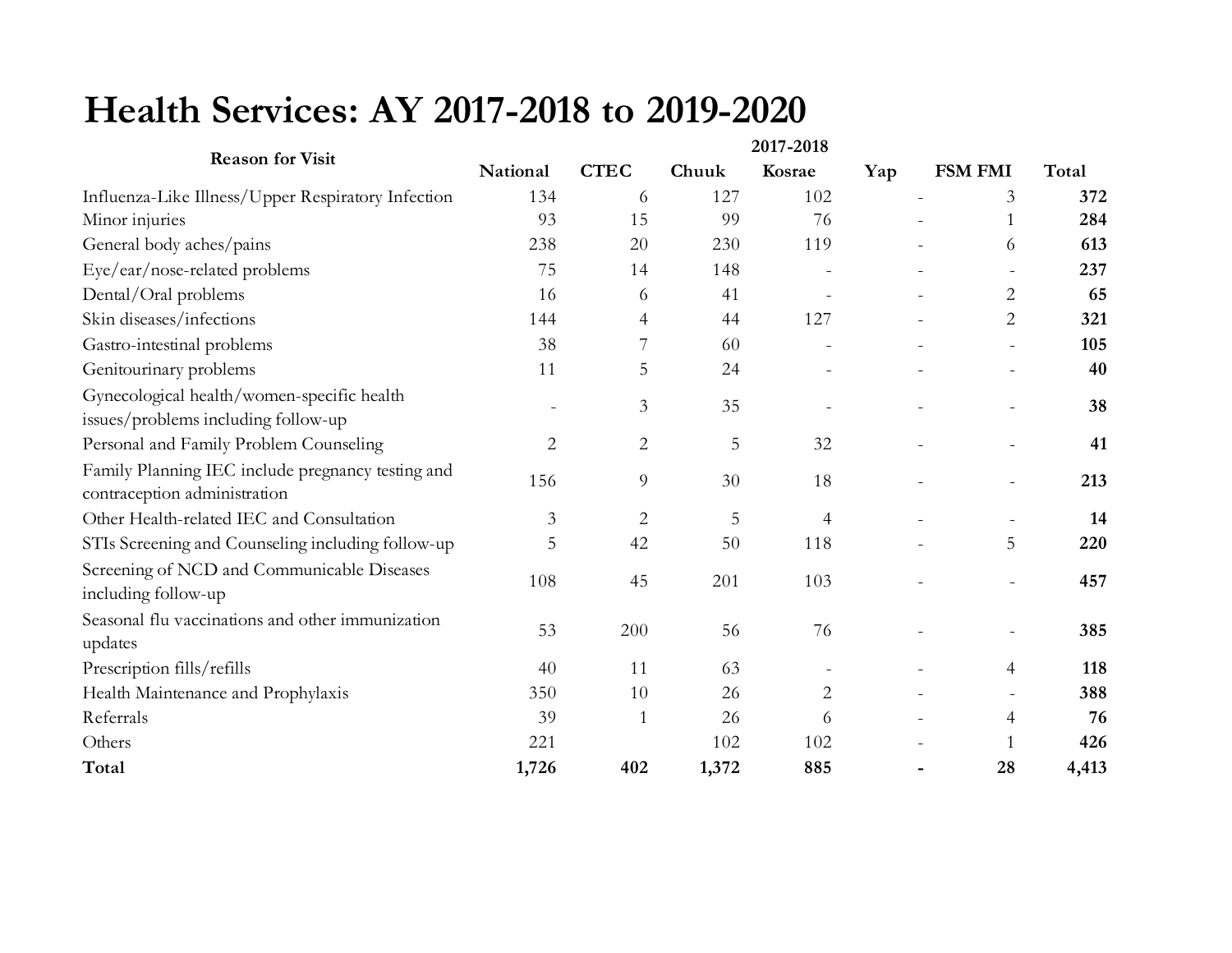| 2018-2019      |                |                |                |     | 2019-2020      |        |                |                          |                  |                |
|----------------|----------------|----------------|----------------|-----|----------------|--------|----------------|--------------------------|------------------|----------------|
| National       | <b>CTEC</b>    | Chuuk          | Kosrae         | Yap | <b>FSM FMI</b> | Total  | National       | <b>CTEC</b>              | Chuuk            | Kosrae         |
| 238            | 41             | 60             | 98             |     |                | 437    | 154            | 7                        | 39               | 72             |
| 103            | $\sqrt{2}$     | 119            | 45             |     |                | 269    | 98             | $\mathbf{1}$             | 66               | 26             |
| 275            | 12             | 222            | 128            |     | $\overline{2}$ | 639    | 261            | $\overline{9}$           | 106              | 138            |
| 151            | 29             | 213            | $\sqrt{2}$     |     | $\mathbf{1}$   | 396    | 117            | 11                       | 133              | 6              |
| 22             | $\overline{4}$ | 14             |                |     |                | 40     | 13             | $\mathbf{1}$             | 39               | $\blacksquare$ |
| 97             | 16             | 22             | 119            |     | $\overline{2}$ | 256    | 102            | $\mathfrak{Z}$           | 15               | 127            |
| 52             | $10\,$         | 55             | $\overline{4}$ |     |                | 121    | 44             | 12                       | $20\,$           | $\sqrt{2}$     |
| 19             | $\mathfrak{Z}$ | 9              |                |     |                | 31     | 20             | $\overline{c}$           | 11               |                |
| 37             | $\overline{2}$ | 22             | $\mathfrak{Z}$ |     |                | 64     | 44             | $\mathbf{1}$             | 23               | 13             |
| $\mathbf{1}$   | $\overline{2}$ | $\overline{4}$ | 13             |     |                | $20\,$ | 5              | $\mathbf 1$              | $\boldsymbol{2}$ | $\sqrt{2}$     |
| 190            | 6              | 21             | $\overline{9}$ |     |                | 226    | 196            | 26                       | 15               | 13             |
| $\overline{2}$ | $8\,$          | 21             | 11             |     |                | 42     | $\overline{2}$ | $\overline{2}$           | $\overline{4}$   | 6              |
| 134            |                | 6              | 106            |     | 11             | 257    | 132            | $\overline{\phantom{a}}$ | 55               | 105            |
| 508            | 93             | 187            | 97             |     | $\blacksquare$ | 885    | 275            | $\overline{\phantom{a}}$ | 116              | 136            |
| 218            |                | 50             | 74             |     |                | 342    | 223            | 117                      |                  | 58             |
| 69             | 26             | 34             |                |     | $\overline{4}$ | 133    | 48             | 33                       | 25               |                |
| 225            | $\overline{7}$ | $58\,$         | $\overline{7}$ |     |                | 297    | 293            | $\overline{4}$           | 44               | $\overline{4}$ |
| 75             |                | 55             | $\overline{4}$ |     | 6              | 140    | 70             |                          | 22               | $\sqrt{6}$     |
| 361            |                | 104            | 93             |     |                | 558    | 355            |                          | 56               | 108            |
| 2,777          | 261            | 1,276          | 813            |     | 26             | 5,153  | 2,452          | 230                      | 791              | 822            |